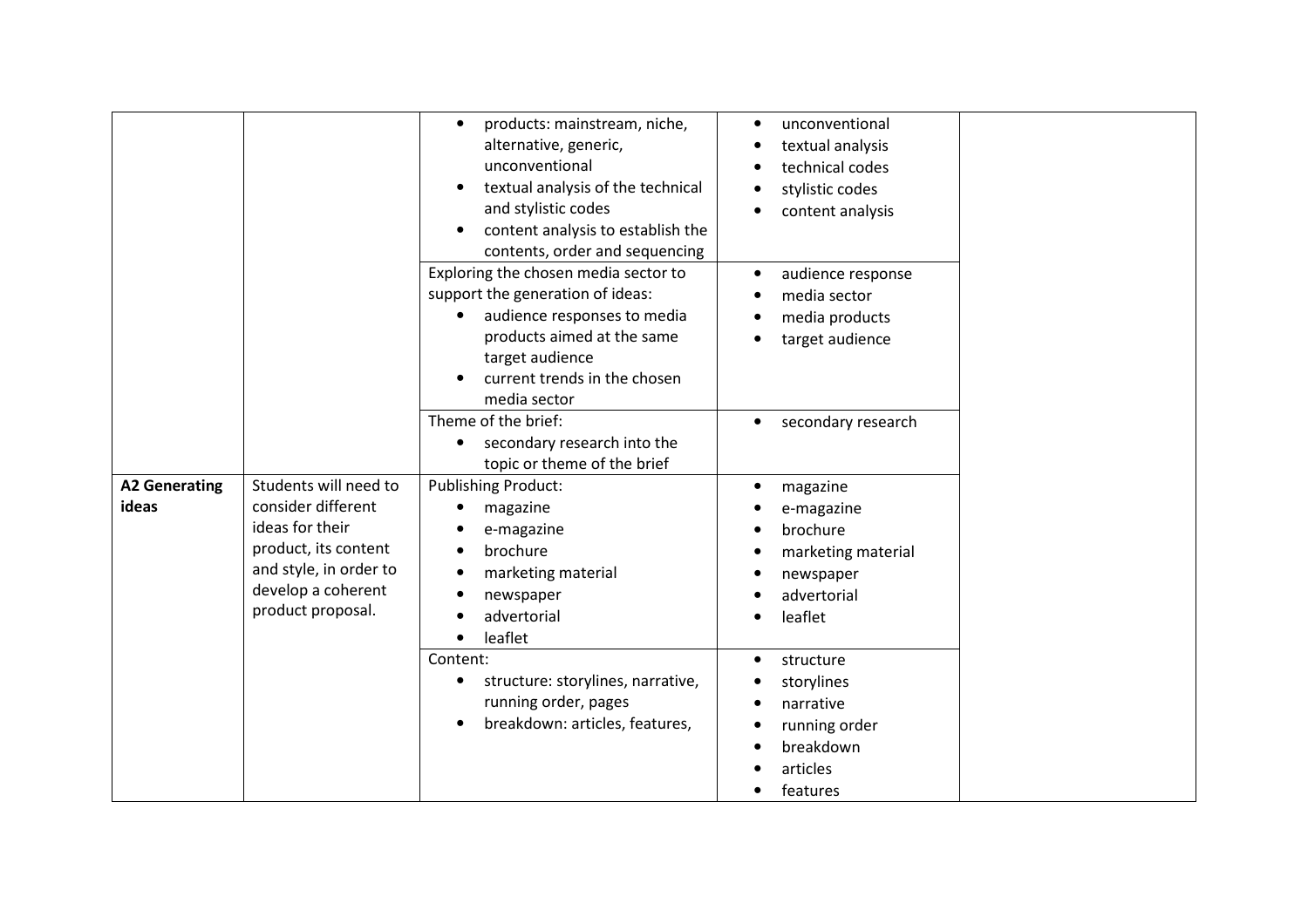| Style and design:<br>style: mise en scène, tone,<br>mode of address, house style<br>design: locations       | mise en scène<br>tone<br>$\bullet$<br>mode of address<br>$\bullet$<br>house style<br>$\bullet$<br>locations<br>$\bullet$ |
|-------------------------------------------------------------------------------------------------------------|--------------------------------------------------------------------------------------------------------------------------|
| Idea selection:<br>retain, reject, combine and<br>refine ideas to form a chosen<br>idea for a media product | retain<br>reject<br>$\bullet$<br>combine<br>$\bullet$<br>refine<br>$\bullet$                                             |

| Learning Aim B: Develop planning materials in response to a brief |                                                                                                                                                                                                     |                                                                                                                                                                                                                                |                                                                                                                                                                                                                                                  |                                                                                                                                                                                                                                                              |
|-------------------------------------------------------------------|-----------------------------------------------------------------------------------------------------------------------------------------------------------------------------------------------------|--------------------------------------------------------------------------------------------------------------------------------------------------------------------------------------------------------------------------------|--------------------------------------------------------------------------------------------------------------------------------------------------------------------------------------------------------------------------------------------------|--------------------------------------------------------------------------------------------------------------------------------------------------------------------------------------------------------------------------------------------------------------|
| <b>Topic</b>                                                      | Rationale                                                                                                                                                                                           | Knowledge acquisition                                                                                                                                                                                                          | <b>Key vocabulary</b>                                                                                                                                                                                                                            | <b>Skills and enrichment</b>                                                                                                                                                                                                                                 |
| Comp <sub>3</sub><br><b>B1 Planning</b><br>materials              | Students need to<br>produce specific<br>planning materials for<br>the Publishing media<br>sector that are<br>sufficiently detailed to<br>enable the client to<br>visualise the proposed<br>product. | Page layout and design for publishing:<br>conventions: thumbnails,<br>sketches, wireframes<br>positioning: assets, features,<br>content, columns, white space<br>design: consistency, headlines,<br>straplines, colours, fonts | conventions<br>codes<br>٠<br>thumbnails<br>$\bullet$<br>sketches<br>$\bullet$<br>wireframes<br>$\bullet$<br>positioning<br>assets<br>features<br>content<br>columns<br>white space<br>consistency<br>headlines<br>straplines<br>colours<br>fonts | independence<br>٠<br>effective writing<br>oracy<br>literacy<br>research<br>communication<br>working collaboratively<br>analysis<br>reflective practice<br>self-management<br>self-monitoring<br>Photoshop skills<br>Camera work<br>Photography<br>techniques |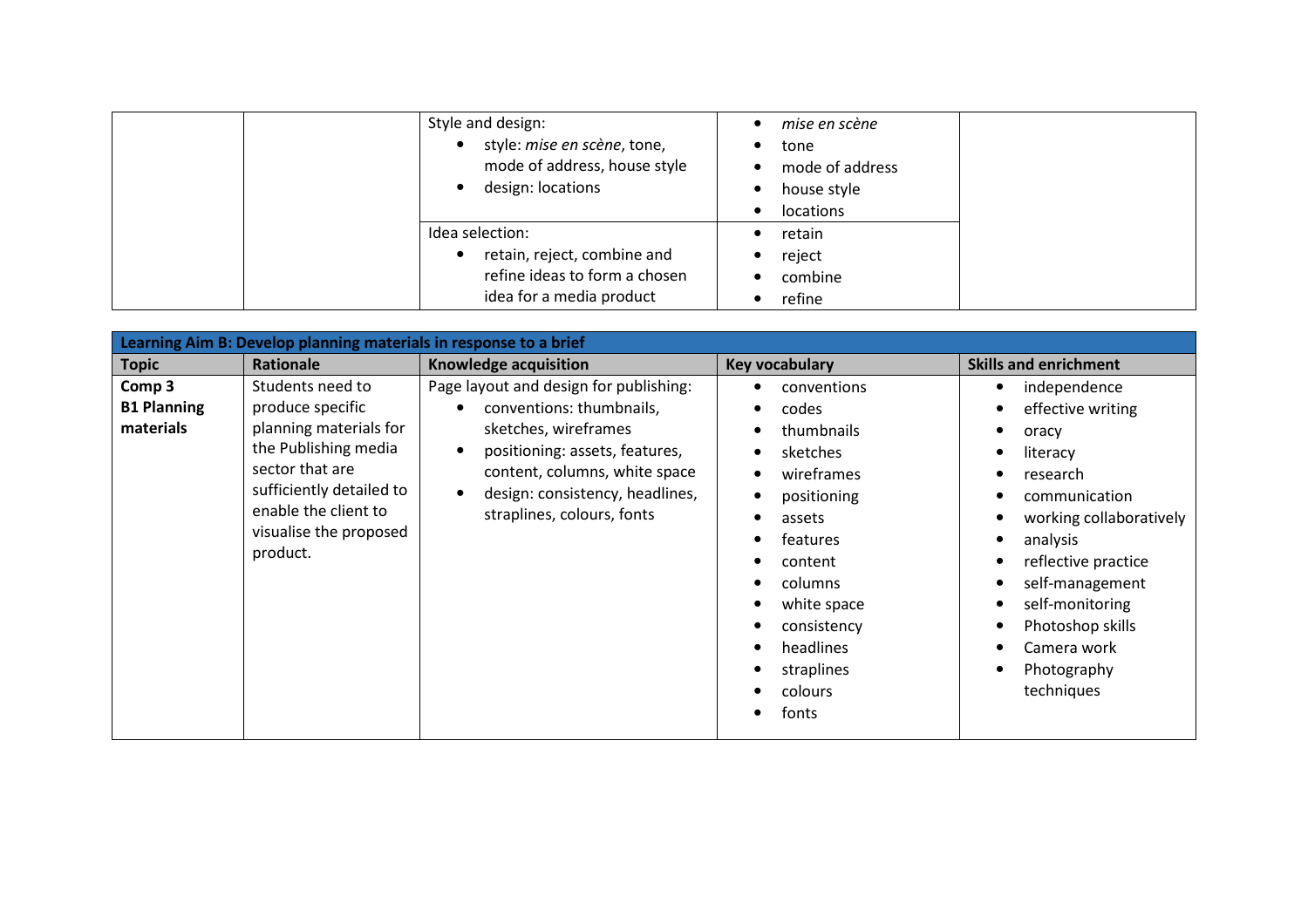|                                                |                                                             | Page layout and design for interactive:<br>conventions: visual<br>representation of pages,<br>screens and levels<br>positioning: text, images, other<br>assets<br>flow: interactivity, navigation,<br>movement, sound, rules                                                                                                                                                                  | visual representation<br>text<br>images<br>assets                                                                                                                                                | Image editing<br>techniques<br>Lighting<br>Desktop publishing |
|------------------------------------------------|-------------------------------------------------------------|-----------------------------------------------------------------------------------------------------------------------------------------------------------------------------------------------------------------------------------------------------------------------------------------------------------------------------------------------------------------------------------------------|--------------------------------------------------------------------------------------------------------------------------------------------------------------------------------------------------|---------------------------------------------------------------|
| Comp 3<br><b>B2 Managing</b><br>the production | Students need to<br>manage all aspects of<br>the production | Time management:<br>schedules: maintain production<br>schedules of tasks and                                                                                                                                                                                                                                                                                                                  | schedules<br>deadlines<br>contingency planning                                                                                                                                                   |                                                               |
| process                                        | process.                                                    | deadlines<br>contingency planning<br>Copyright, clearances and permissions:<br>checking copyright status of<br>secondary assets and material:<br>public copyright licences such<br>as Creative Commons, royalty<br>free (RF), public domain<br>(expired copyright), obtaining<br>permission to use copyright<br>assets or material<br>clearances to use locations,<br>participants for public | copyright<br>secondary assets<br>secondary material<br>public copyright<br>licences<br><b>Creative Commons</b><br>royalty free<br>public domain<br>expired copyright<br>permission<br>clearances |                                                               |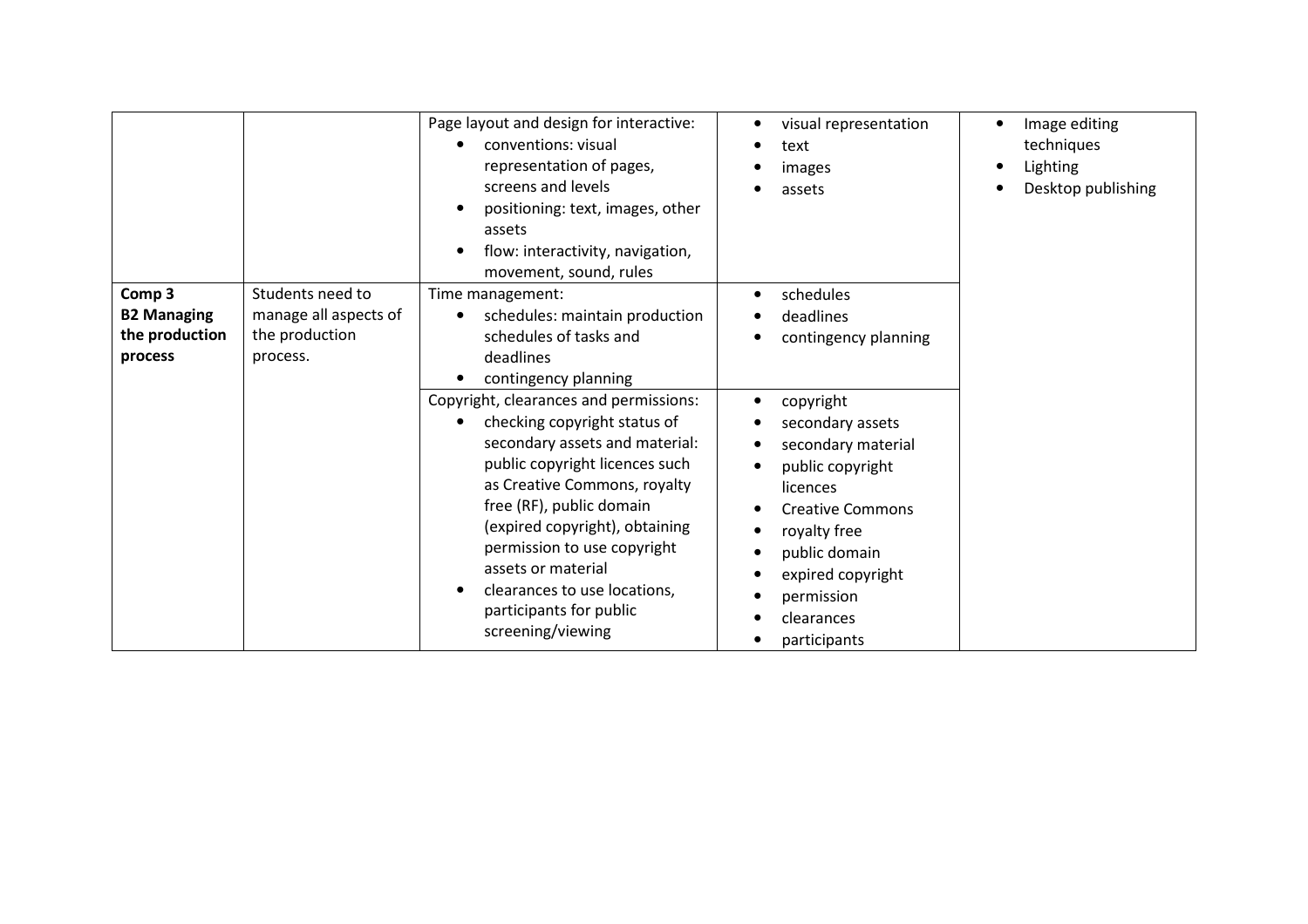| Learning Aim C: Apply media production skills and techniques to the creation of a media product |                                                                                                                                                                                                          |                                                                                                                                                                                                                                                                                                                                                                                                        |                                                                                                                                                                                                                                                                                                                                                    |                                                                                                                                                                                                                                   |
|-------------------------------------------------------------------------------------------------|----------------------------------------------------------------------------------------------------------------------------------------------------------------------------------------------------------|--------------------------------------------------------------------------------------------------------------------------------------------------------------------------------------------------------------------------------------------------------------------------------------------------------------------------------------------------------------------------------------------------------|----------------------------------------------------------------------------------------------------------------------------------------------------------------------------------------------------------------------------------------------------------------------------------------------------------------------------------------------------|-----------------------------------------------------------------------------------------------------------------------------------------------------------------------------------------------------------------------------------|
| <b>Topic</b>                                                                                    | <b>Rationale</b>                                                                                                                                                                                         | Knowledge acquisition                                                                                                                                                                                                                                                                                                                                                                                  | <b>Key vocabulary</b>                                                                                                                                                                                                                                                                                                                              | <b>Skills and enrichment</b>                                                                                                                                                                                                      |
| <b>C1 Monitor and</b><br>review the<br>outcomes of<br>the production<br>process                 | Students will need to<br>continually reflect on<br>the progress of their<br>media product as they<br>engage in the different<br>stages of the<br>production process.                                     | Monitoring outcomes to<br>$\bullet$<br>identify strengths and potential<br>areas for improvement.<br>Making refinements to the<br>$\bullet$<br>media product to improve the<br>outcome.                                                                                                                                                                                                                |                                                                                                                                                                                                                                                                                                                                                    | independence<br>$\bullet$<br>effective writing<br>oracy<br>literacy<br>research<br>communication                                                                                                                                  |
| <b>C2 Production</b><br>skills and<br>techniques                                                | Students will use<br>relevant skills and<br>techniques developed<br>in Components 1 and<br>2 to prepare the<br>content needed for<br>the construction of<br>their chosen<br>Publishing media<br>product. | Creating images and assets:<br>equipment and software: digital<br>$\bullet$<br>cameras, vector drawing tools<br>and packages, image editing<br>and manipulation tools and<br>packages, game authoring<br>software<br>techniques: composition,<br>cropping, resizing, image<br>adjustments, image<br>manipulation, image quality,<br>preparing assets<br>Creating copy:<br>equipment and software: word | digital cameras<br>$\bullet$<br>vector drawing tools<br>$\bullet$<br>image editing<br>$\bullet$<br>authoring software<br>$\bullet$<br>composition<br>$\bullet$<br>cropping<br>resizing<br>$\bullet$<br>image adjustments<br>$\bullet$<br>image manipulation<br>image quality<br>$\bullet$<br>$\bullet$<br>copy<br>speak to the reader<br>$\bullet$ | working collaboratively<br>analysis<br>reflective practice<br>self-management<br>self-monitoring<br>Photoshop skills<br>Camera work<br>Photography<br>techniques<br>Image editing<br>techniques<br>Lighting<br>Desktop publishing |
|                                                                                                 |                                                                                                                                                                                                          | processing<br>techniques: speak to the<br>reader, use facts and statistics,<br>check sources, organisation of<br>content and ideas, short<br>paragraphs, repetition,<br>proofreading<br>Sourcing content from secondary<br>sources:<br>quality: file size, file format                                                                                                                                 | facts and statistics<br>short paragraphs<br>repetition<br>$\bullet$<br>proofreading<br>$\bullet$<br>secondary sources<br>$\bullet$<br>quality<br>file size                                                                                                                                                                                         |                                                                                                                                                                                                                                   |